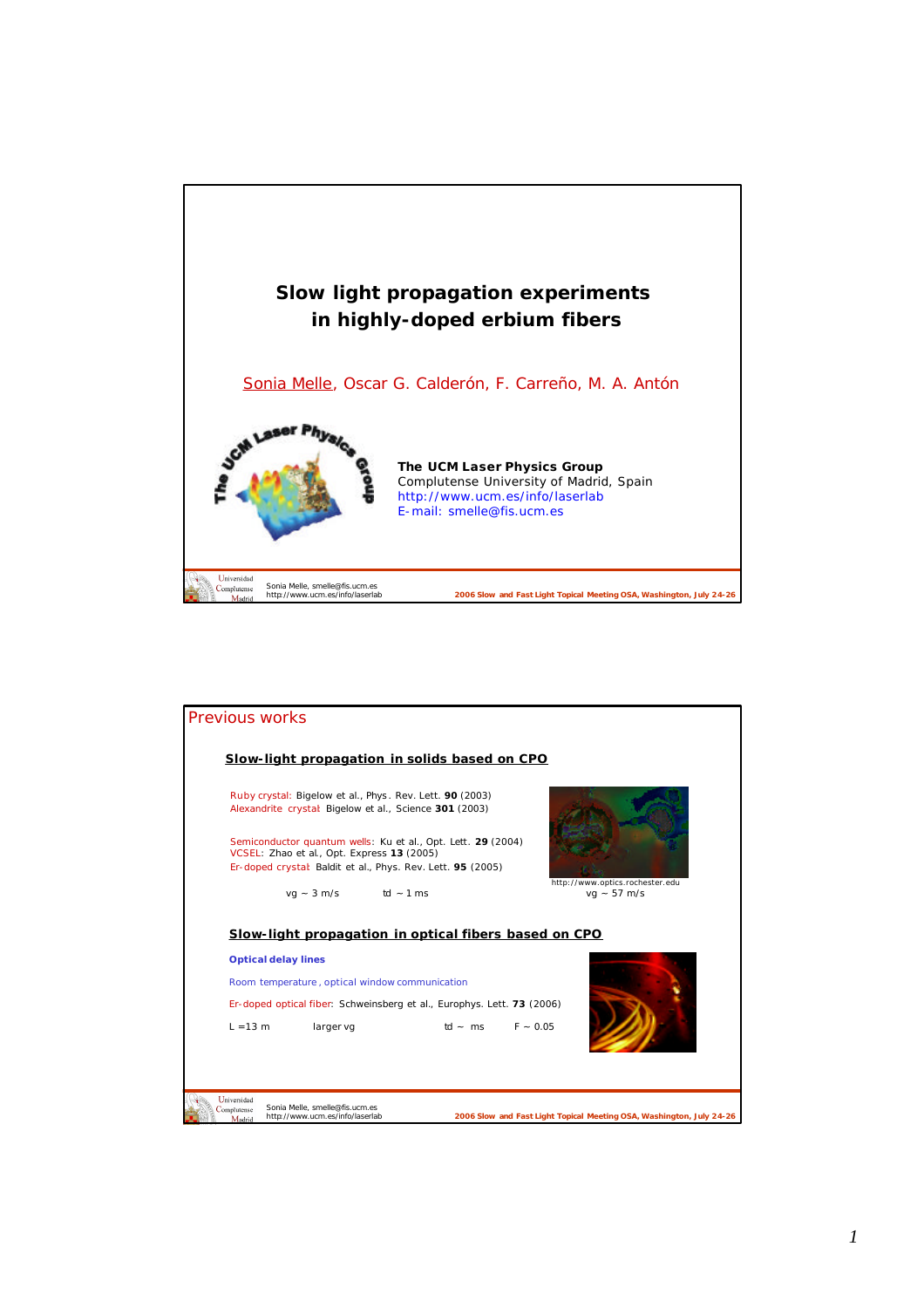

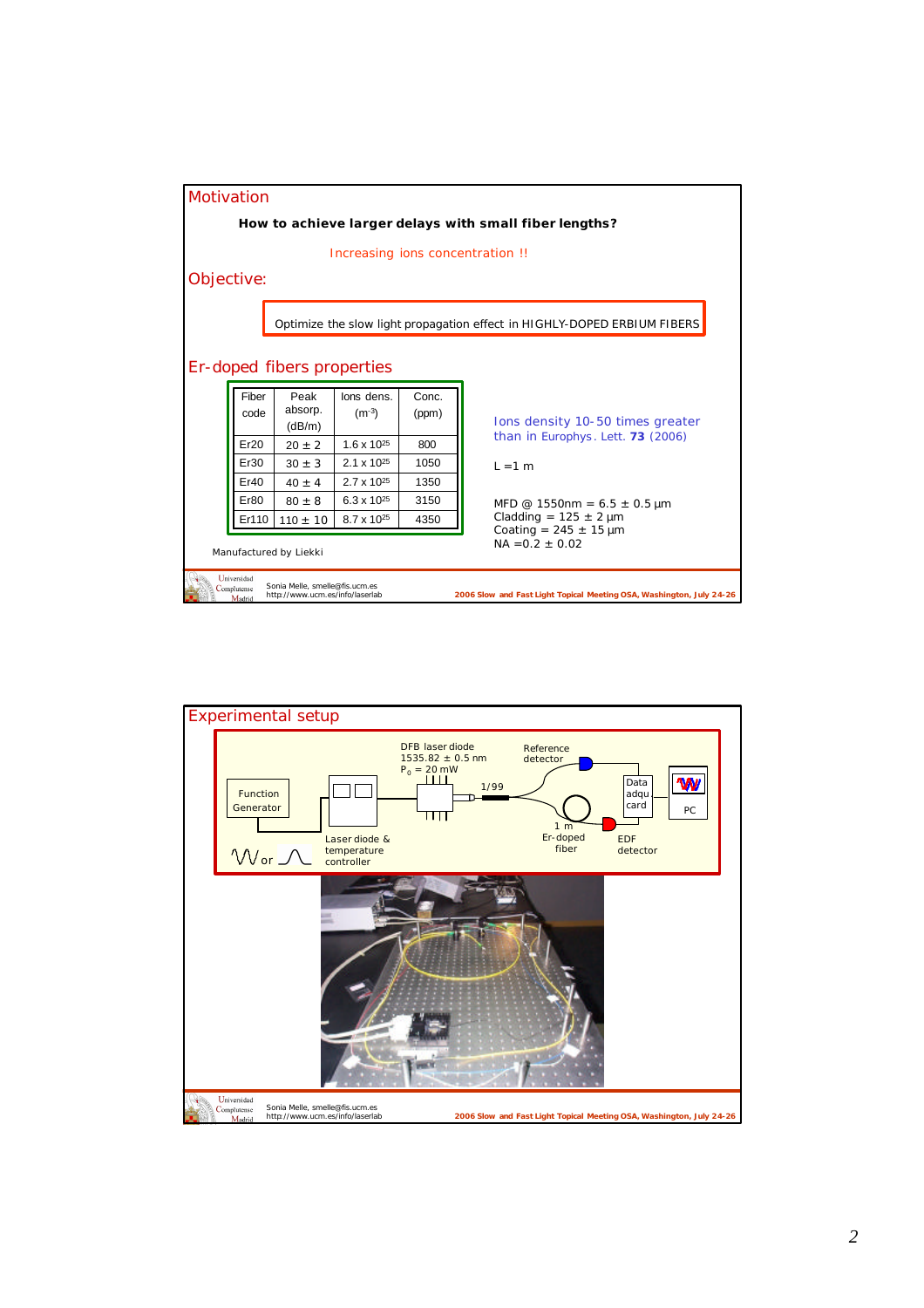

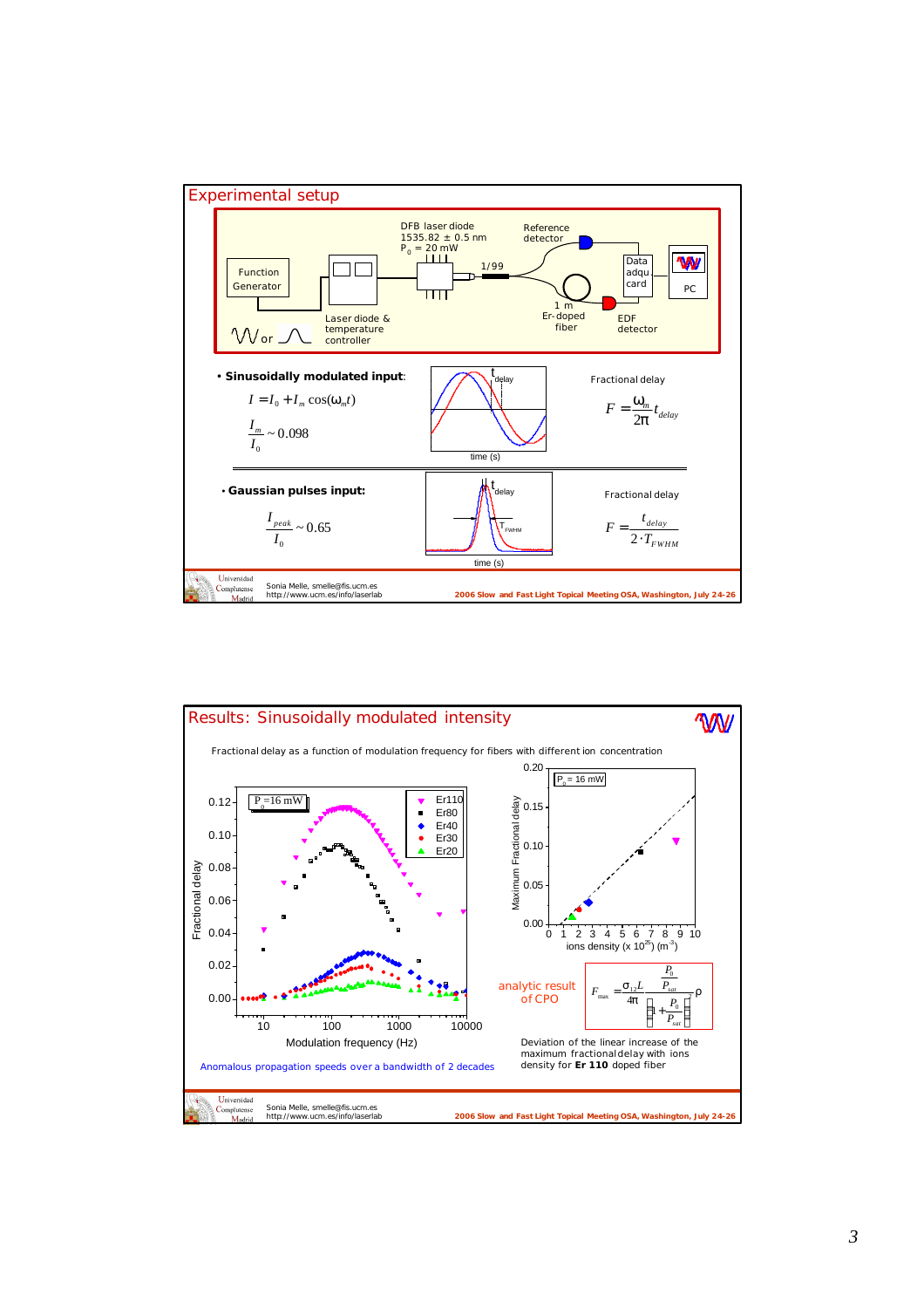

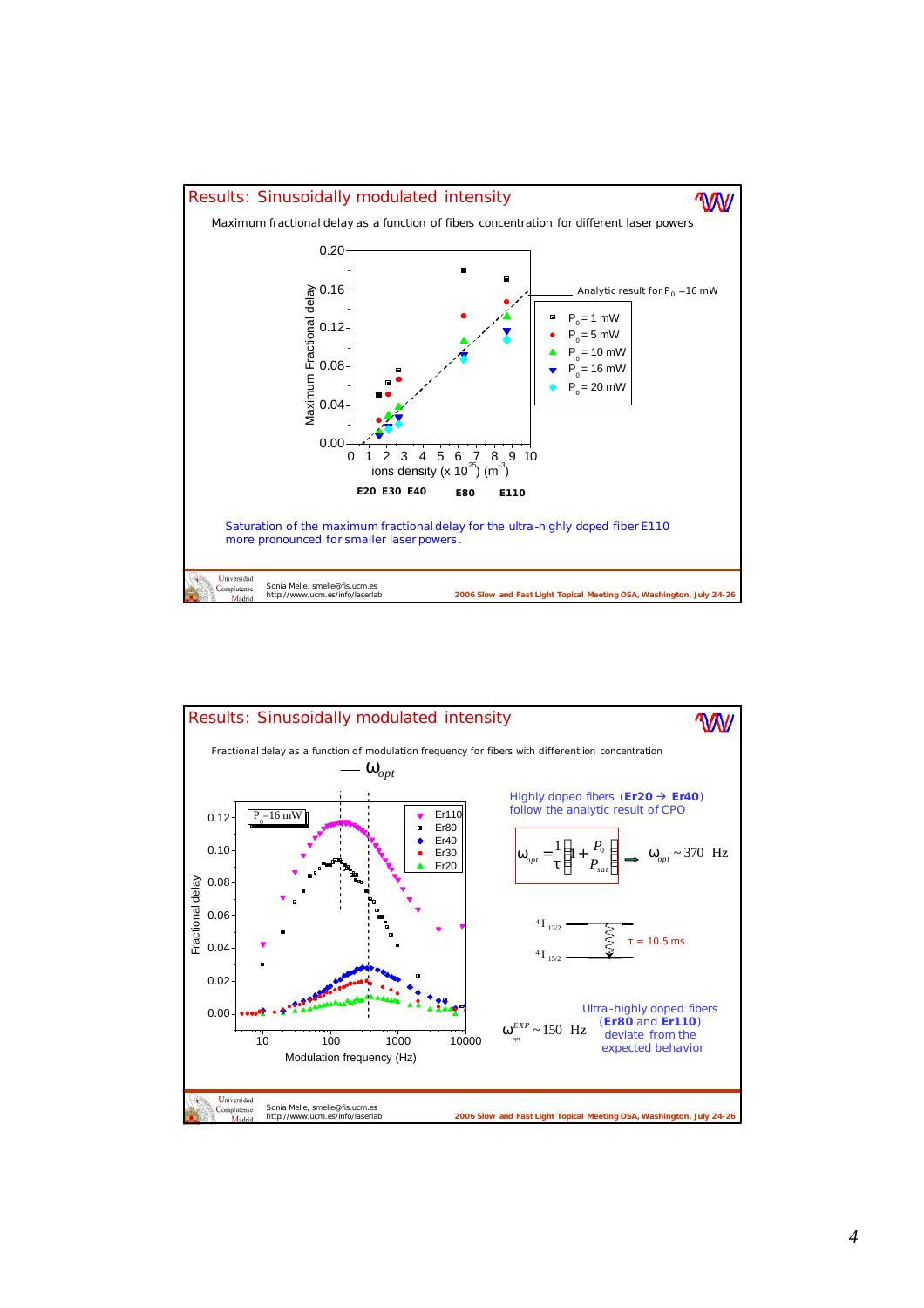

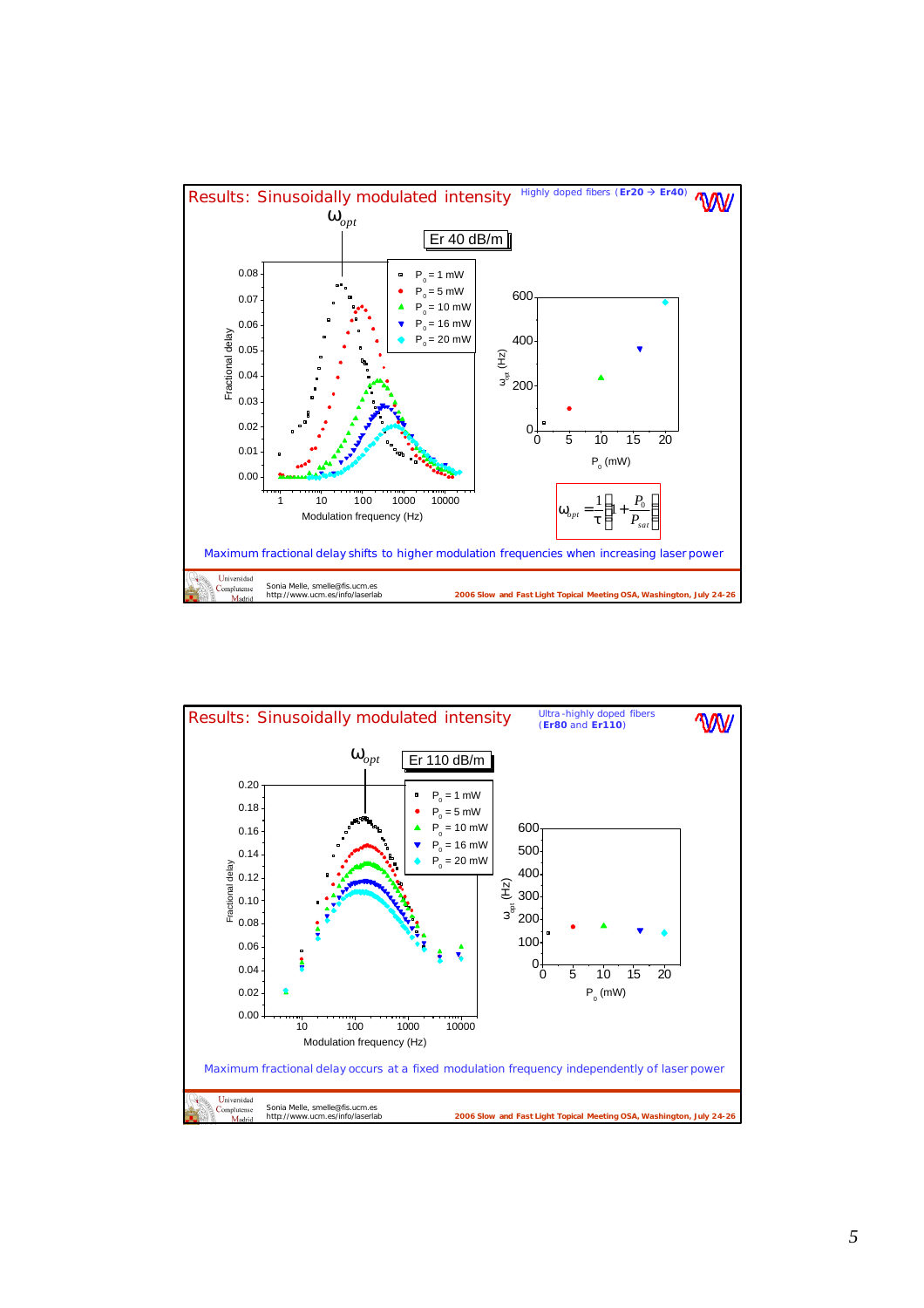

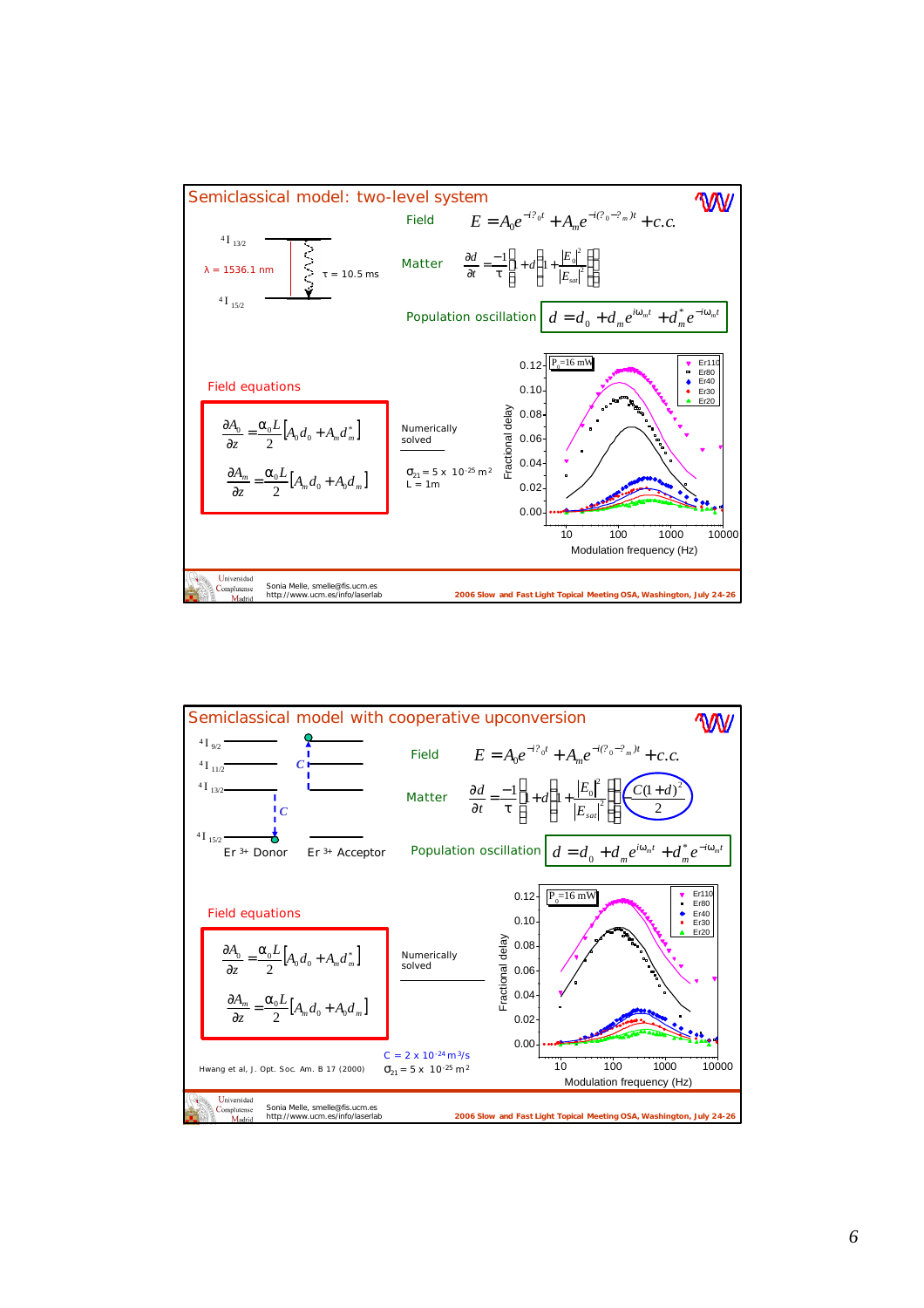

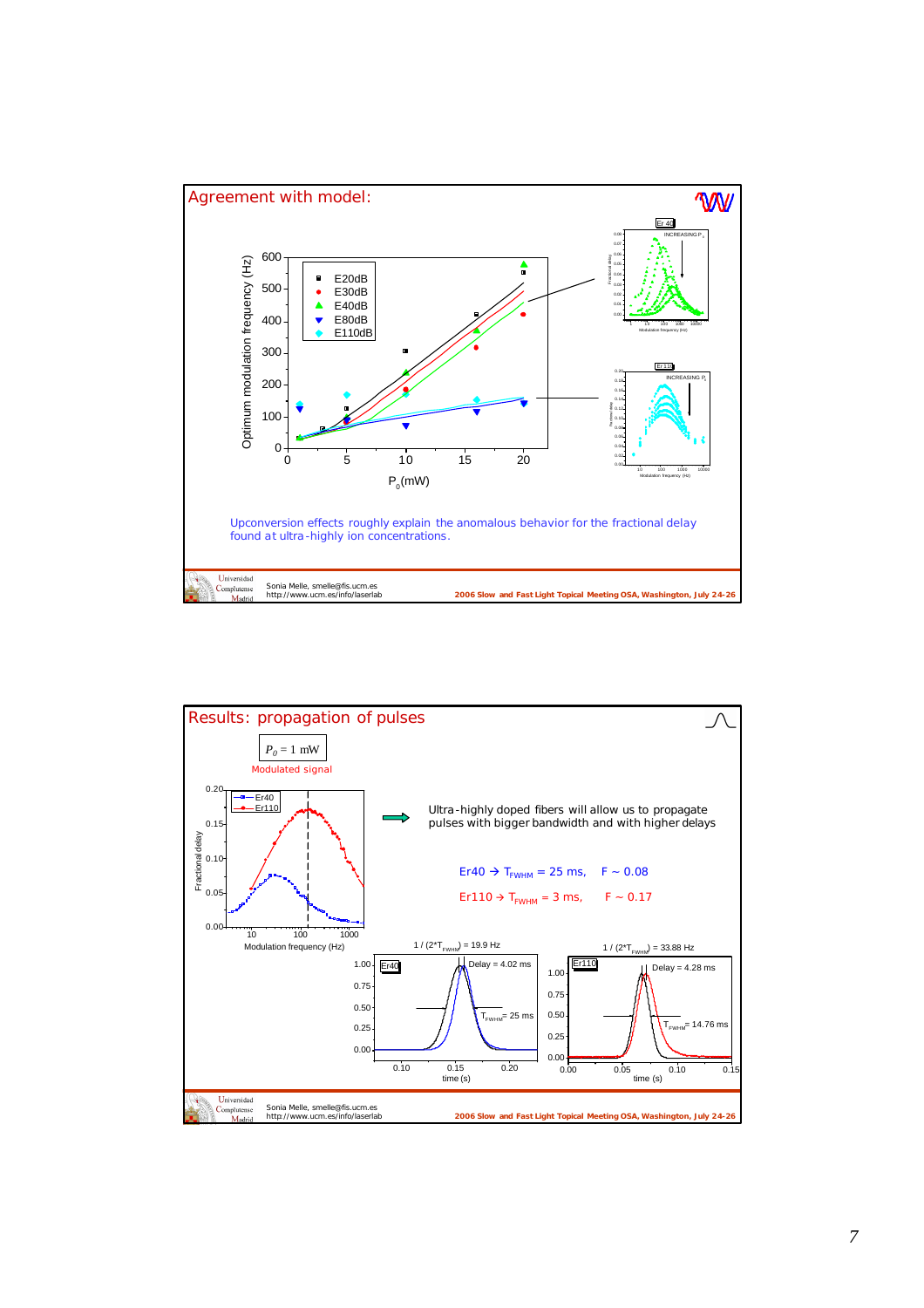

| <b>Conclusions</b>                                                                                                                                                                |
|-----------------------------------------------------------------------------------------------------------------------------------------------------------------------------------|
| Larger fractional delays with shorter fiber lengths have been found.                                                                                                              |
| Schweinsberg et al.<br>$F \sim 0.17$ (L = 1 m)<br>$F \sim 0.07$ (L = 13 m)                                                                                                        |
| Fractional delay increases with ion concentration although this increase is sublinear at<br>ultrahighly doped fibers.                                                             |
| Two different behaviors have been found for the optimum modulation frequency when<br>changing ion concentration:                                                                  |
| A) For highly-doped fibers ( $Er20 \rightarrow Er40$ ) the optimum frequency increases linearly<br>with laser power                                                               |
| B) For ultra-highly doped fibers (Er80 and Er110) the optimum frequency remains<br>unchanged independently of laser power                                                         |
| Ultra-highly doped fibers allow us to propagate pulses with bigger bandwidth and with<br>higher delays $Er110 \rightarrow TFWHM = 3$ ms, $F \sim 0.17$                            |
| Universidad<br>Sonia Melle, smelle@fis.ucm.es<br>Complutense<br>2006 Slow and Fast Light Topical Meeting OSA, Washington, July 24-26<br>http://www.ucm.es/info/laserlab<br>Madrid |